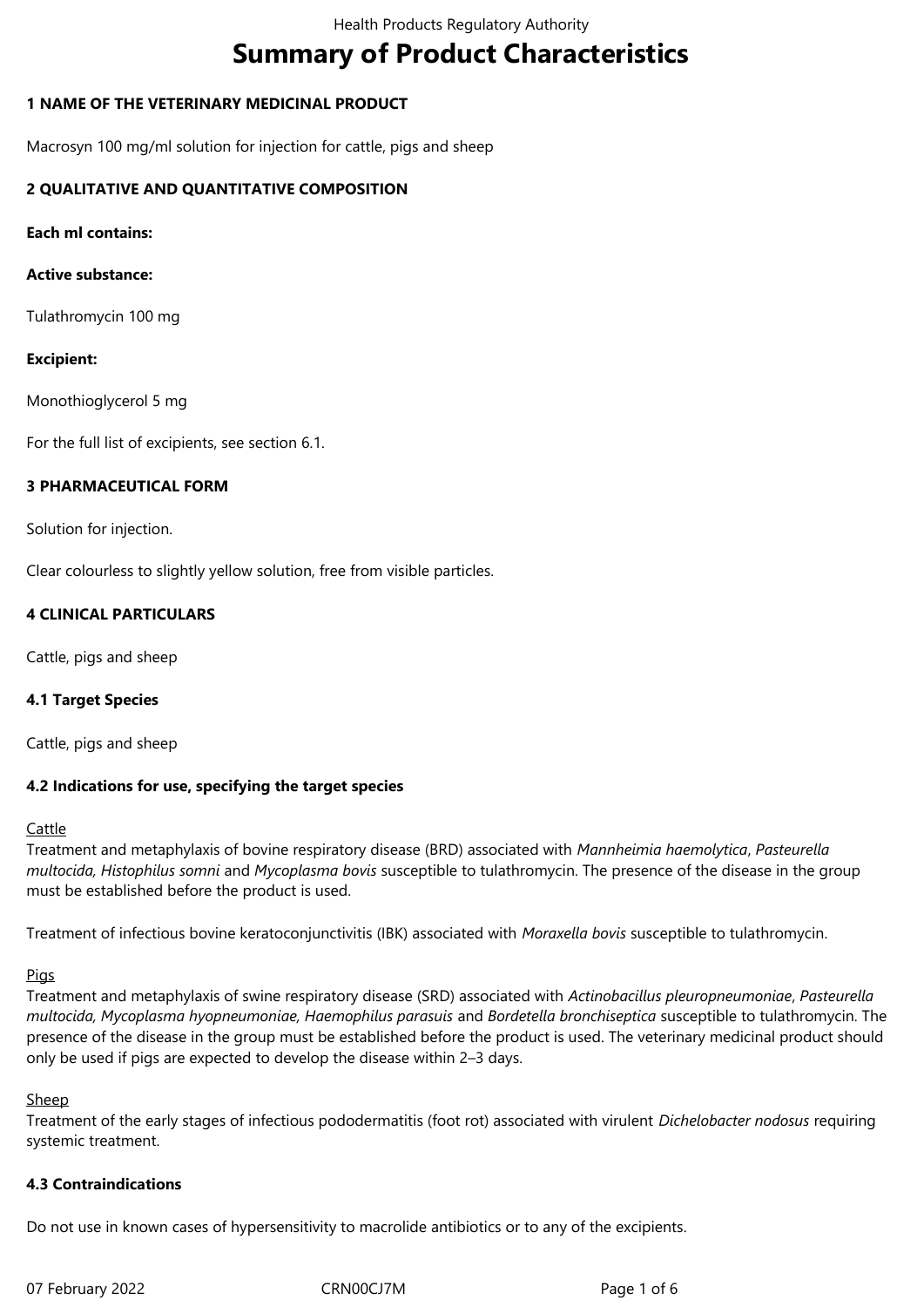# **4.4 Special warnings for each target species**

Cross resistance occurs with other macrolides. Do not administer simultaneously with antimicrobials with a similar mode of action such as other macrolides or lincosamides.

Sheep:

The efficacy of antimicrobial treatment of foot rot might be reduced by other factors, such as wet environmental conditions, as well as inappropriate farm management. Treatment of foot rot should therefore be undertaken along with other flock management tools, for example providing dry environment.

Antibiotic treatment of benign foot rot is not considered appropriate. Tulathromycin showed limited efficacy in sheep with severe clinical signs or chronic foot rot and should therefore only be given at an early stage of foot rot.

### **4.5 Special precautions for use**

## Special precautions for use in animals

Use of the product should be based on susceptibility testing of the bacteria isolated from the animal. If this is not possible, therapy should be based on local (regional, farm level) epidemiological information about susceptibility of the target bacteria. Official, national and regional antimicrobial policies should be taken into account when the product is used. Use of the product deviating from the instructions given in the SPC may increase the prevalence of bacteria resistant to tulathromycin and may decrease the effectiveness of treatment with other macrolides, lincosamides and group B streptogramins, due to the potential for cross resistance.

If a hypersensitivity reaction occurs appropriate treatment should be administered without delay.

## Special precautions to be taken by the person administering the veterinary medicinal product to animals

The product is irritating to the eyes. In case of accidental eye exposure, flush the eyes immediately with clean water.

The product may cause sensitisation by skin contact resulting in e.g. reddening of the skin (erythema) and/or dermatitis. In case of accidental spillage onto skin, wash the skin immediately with soap and water.

Wash hands after use.

In case of accidental self-injection, seek medical advice immediately and show the package leaflet or the label to the physician.

If there is suspicion of a hypersensitivity reaction following accidental exposure (recognised by e.g. itching, difficulty in breathing, hives, swelling on the face, nausea, vomiting), appropriate treatment should be administered. Seek medical advice immediately and show the package leaflet or the label to the physician.

People with known hypersensitivity to macrolide antibiotics should avoid contact with the veterinary medicinal product.

#### **4.6 Adverse reactions (frequency and seriousness)**

Subcutaneous administration of the veterinary medicinal product to cattle very commonly causes transient pain reactions and local swellings at the injection site that can persist for up to 30 days. No such reactions have been observed in pigs and sheep after intramuscular administration.

Pathomorphological injection site reactions (including reversible changes of congestion, oedema, fibrosis and haemorrhage) are very common for approximately 30 days after injection in cattle and pig.

In sheep transient signs of discomfort (head shaking, rubbing injection site, backing away) are very common after intramuscular injection. These signs resolve within a few minutes.

The frequency of adverse reactions is defined using the following convention:

- very common (more than 1 in 10 animals treated displaying adverse reaction(s))
- common (more than 1 but less than 10 animals in 100 animals treated)
- uncommon (more than 1 but less than 10 animals in 1,000 animals treated)
- rare (more than 1 but less than 10 animals in 10,000 animals treated)
- very rare (less than 1 animal in 10,000 animals treated, including isolated reports).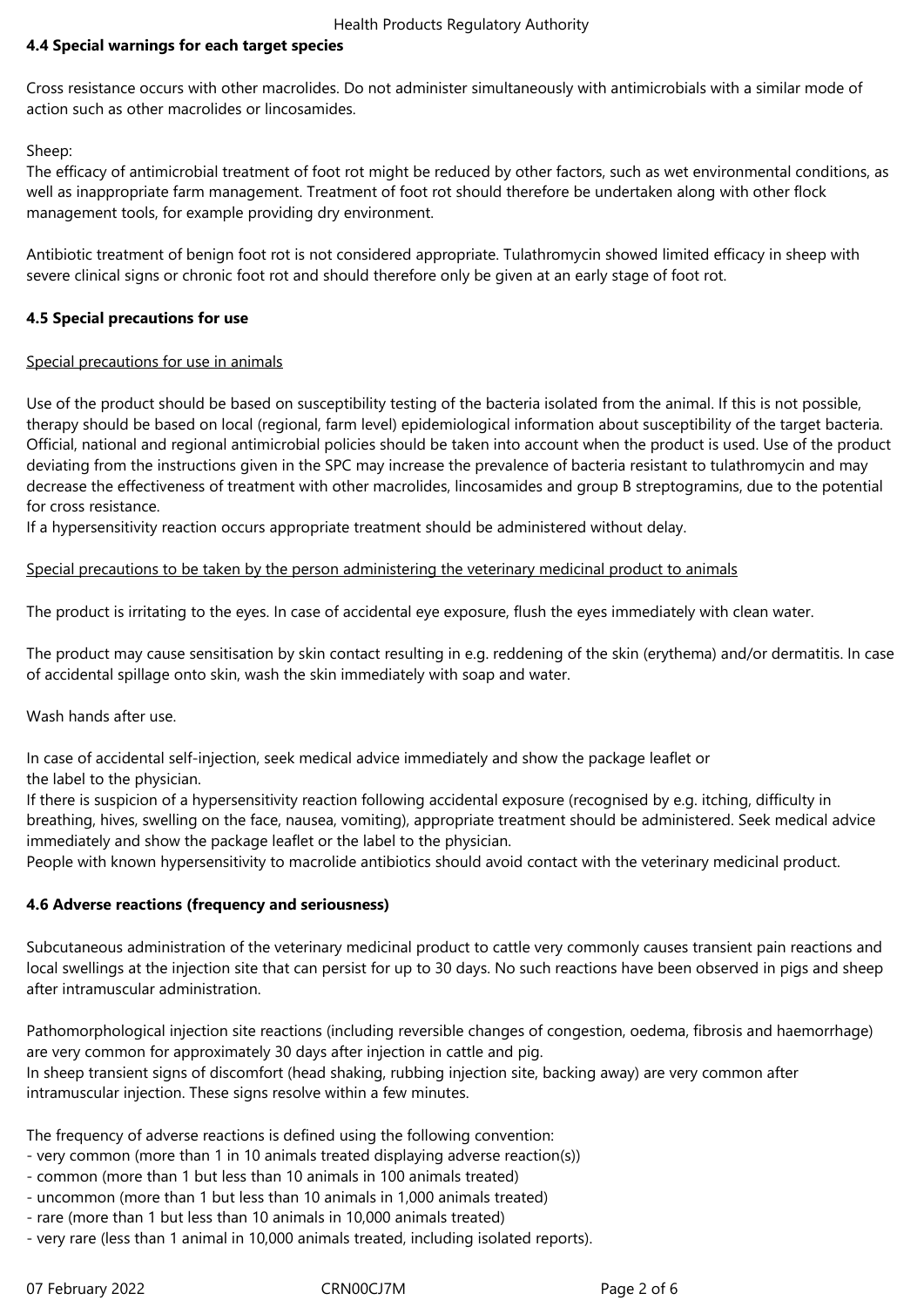#### Health Products Regulatory Authority

# **4.7 Use during pregnancy, lactation or lay**

Laboratory studies in rats and rabbits have not produced any evidence of teratogenic, foetotoxic or maternotoxic effects. The safety of the veterinary medicinal product has not been established during pregnancy and lactation. Use only according to the benefit/risk assessment by the responsible veterinarian.

## **4.8 Interaction with other medicinal products and other forms of interactions**

None known.

## **4.9 Amounts to be administered and administration route**

## Cattle

Subcutaneous use.

A single subcutaneous injection of 2.5 mg tulathromycin/kg bodyweight (equivalent to 1 ml/40 kg bodyweight). For treatment of cattle over 300 kg bodyweight, divide the dose so that no more than 7.5 ml are injected at one site.

## Pigs

Intramuscular use.

A single intramuscular injection of 2.5 mg tulathromycin/kg bodyweight (equivalent to 1 ml/40 kg bodyweight) in the neck.

For treatment of pigs over 80 kg bodyweight, divide the dose so that no more than 2 ml are injected at one site.

For any respiratory disease, it is recommended to treat animals in the early stages of the disease and to evaluate the response to treatment within 48 hours after injection. If clinical signs of respiratory disease persist or increase, or if relapse occurs, treatment should be changed, using another antibiotic, and continued until clinical signs have resolved.

#### Sheep

Intramuscular use.

A single intramuscular injection of 2.5 mg tulathromycin/kg body weight (equivalent to 1 ml/40 kg body weight) in the neck.

To ensure correct dosage bodyweight should be determined as accurately as possible to avoid underdosing. For multiple vial entry, an aspirating needle or multi-dose syringe is recommended to avoid excessive broaching of the stopper.

The 20 mm caps may be safely punctured up to 30 times and the 30 mm caps up to 50 times.

#### **4.10 Overdose (symptoms, emergency procedures, antidotes), if necessary**

In cattle at dosages of three, five or ten times the recommended dose, transient signs attributed to injection site discomfort were observed and included restlessness, head-shaking, pawing the ground, and brief decrease in feed intake. Mild myocardial degeneration has been observed in cattle receiving five to six times the recommended dose.

In young pigs weighing approximately 10 kg given three or five times the therapeutic dose transient signs attributed to injection site discomfort were observed and included excessive vocalisation and restlessness. Lameness was also observed when the hind leg was used as the injection site.

In lambs (approx. 6 weeks old), at dosages of three or five times the recommended dose, transient signs attributed to injection site discomfort were observed, and included walking backwards, head shaking, rubbing the injection site, lying down and getting up, bleating.

# **4.11 Withdrawal period(s)**

Cattle (meat and offal): 22 days.

Pigs (meat and offal): 13 days.

Sheep (meat and offal): 16 days.

Not authorised for use in animals producing milk for human consumption.

07 February 2022 CRN00CJ7M Page 3 of 6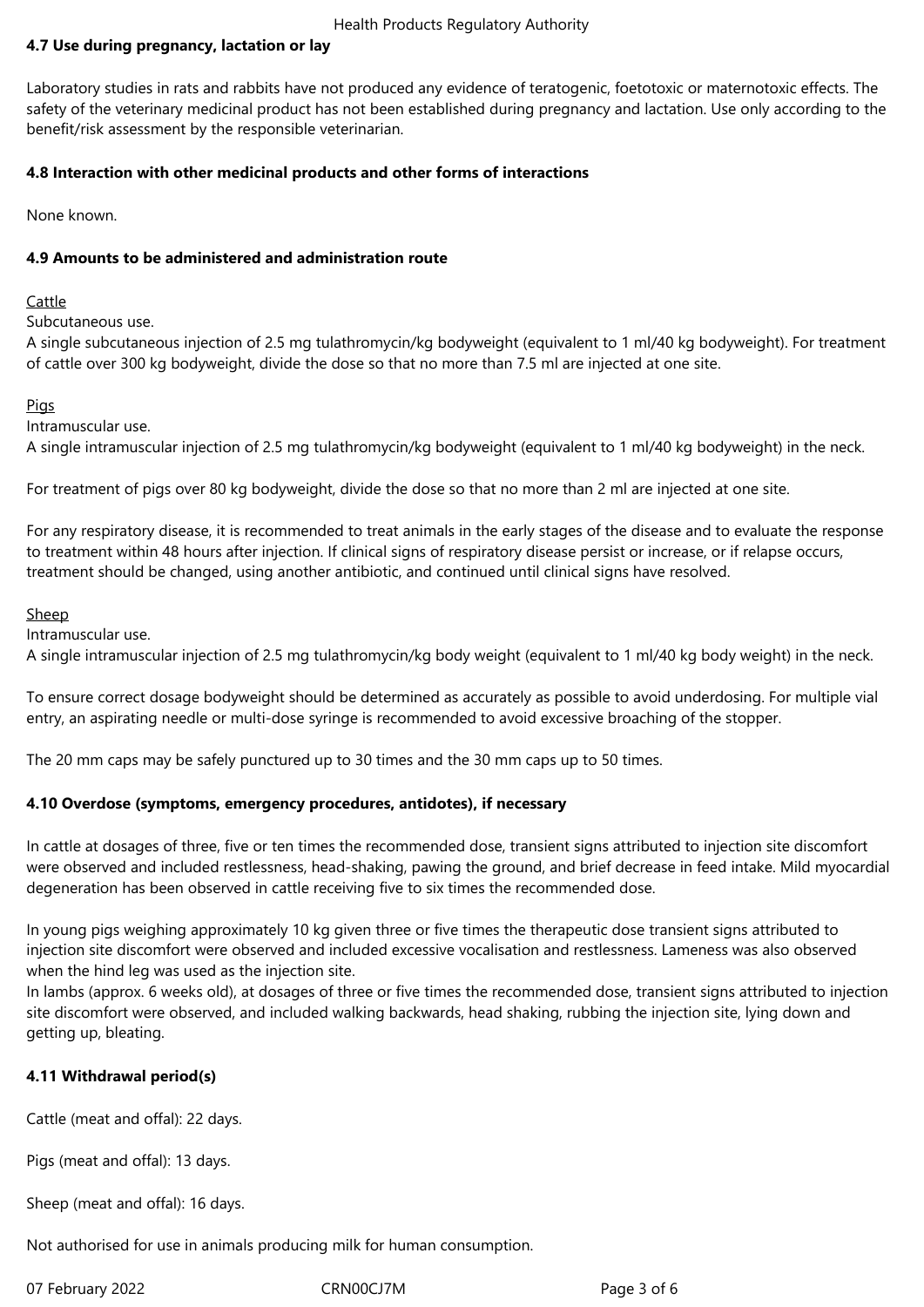#### Health Products Regulatory Authority

Do not use in pregnant animals, which are intended to produce milk for human consumption, within 2 months of expected parturition.

# **5 PHARMACOLOGICAL or IMMUNOLOGICAL PROPERTIES**

Pharmacotherapeutic group: Antibacterials for systemic use, macrolides. ATC vet code: QJ01FA94

## **5.1 Pharmacodynamic properties**

Tulathromycin is a semi-synthetic macrolide antimicrobial agent, which originates from a fermentation product. It differs from many other macrolides in that it has a long duration of action that is, in part, due to its three amine groups; therefore, it has been given the chemical subclass designation of triamilide.

Macrolides are bacteriostatic acting antibiotics and inhibit essential protein biosynthesis by virtue of their selective binding to bacterial ribosomal RNA. They act by stimulating the dissociation of peptidyl-tRNA from the ribosome during the translocation process.

Tulathromycin possesses *in vitro* activity against *Mannheimia haemolytica*, *Pasteurella multocida, Histophilus somni* and *Mycoplasma bovis*, and *Actinobacillus pleuropneumoniae*, *Pasteurella multocida, Mycoplasma hyopneumoniae, Haemophilus parasuis* and *Bordetella bronchiseptica* the bacterial pathogens most commonly associated with bovine and swine respiratory disease, respectively. Increased minimum inhibitory concentration (MIC) values have been found in some isolates of *Histophilus somni* and *Actinobacillus pleuropneumoniae. In vitro* activity against *Dichelobacter nodosus (vir)*, the bacterial pathogen most commonly associated with infectious pododermatitis (foot rot) in sheep has been demonstrated.

Tulathromycin also possesses *in vitro* activity against *Moraxella bovis*, the bacterial pathogen most commonly associated with infectious bovine keratoconjunctivitis (IBK).

The Clinical and Laboratory Standards Institute (CLSI) has set the clinical breakpoints for tulathromycin against *M. haemolytica, P. multocida* and *H. somni* of bovine respiratory origin and *P. multocida* and *B. bronchiseptica* of swine respiratory origin as ≤16 μg/ml susceptible and ≥64 μg/ml resistant. For *A. pleuropneumoniae* of swine respiratory origin the susceptible breakpoint is set at ≤64 µg/ml. CLSI has also published clinical breakpoints for tulathromycin based on a disc diffusion method (CLSI document VET08, 4th ed, 2018). No clinical breakpoints are available for *H. parasuis*. Neither UCAST nor CLSI have developed standard methods for testing antibacterial agents against veterinary *Mycoplasma* species and thus no interpretative criteria have been set.

Resistance to macrolides can develop by mutations in genes encoding ribosomal RNA (rRNA) or some ribosomal proteins; by enzymatic modification (methylation) of the 23S rRNA target site, generally giving rise to cross-resistance with lincosamides and group B streptogramins (MLSB resistance); by enzymatic inactivation; or by macrolide efflux. MLSB resistance may be constitutive or inducible. Resistance may be chromosomal or plasmid-encoded and may be transferable if associated with transposons, plasmids, integrative and conjugative elements. Additionally, the genomic plasticity of *Mycoplasma* is enhanced by the horizontal transfer of large chromosomal fragments.

In addition to its antimicrobial properties, tulathromycin demonstrates immune-modulating and anti-inflammatory actions in experimental studies. In both bovine and porcine polymorphonuclear cells (PMNs; neutrophils), tulathromycin promotes apoptosis (programmed cell death) and the clearance of apoptotic cells by macrophages. It lowers the production of the pro-inflammatory mediators leukotriene B4 and CXCL-8 and induces the production of anti-inflammatory and pro-resolving lipid lipoxin A4.

#### **5.2 Pharmacokinetic particulars**

In cattle, the pharmacokinetic profile of tulathromycin, when administered as a single subcutaneous dose of 2.5 mg/kg bodyweight, was characterised by rapid and extensive absorption followed by high distribution and slow elimination. The maximum concentration (Cmax) in plasma was approximately 0.5 μg/ml; this was achieved approximately 30 minutes post-dosing (Tmax). Tulathromycin concentrations in lung homogenate were considerably higher than those in plasma. There is strong evidence of substantial accumulation of tulathromycin in neutrophils and alveolar macrophages. However, the *in vivo*  concentration of tulathromycin at the infection site of the lung is not known. Peak concentrations were followed by a slow decline in systemic exposure with an apparent elimination half-life (t1/2) of 90 hours in plasma. Plasma protein binding was low, approximately 40%. The volume of distribution at steady-state (Vss) determined after intravenous administration was 11 l/kg. The bioavailability of tulathromycin after subcutaneous administration in cattle was approximately 90%.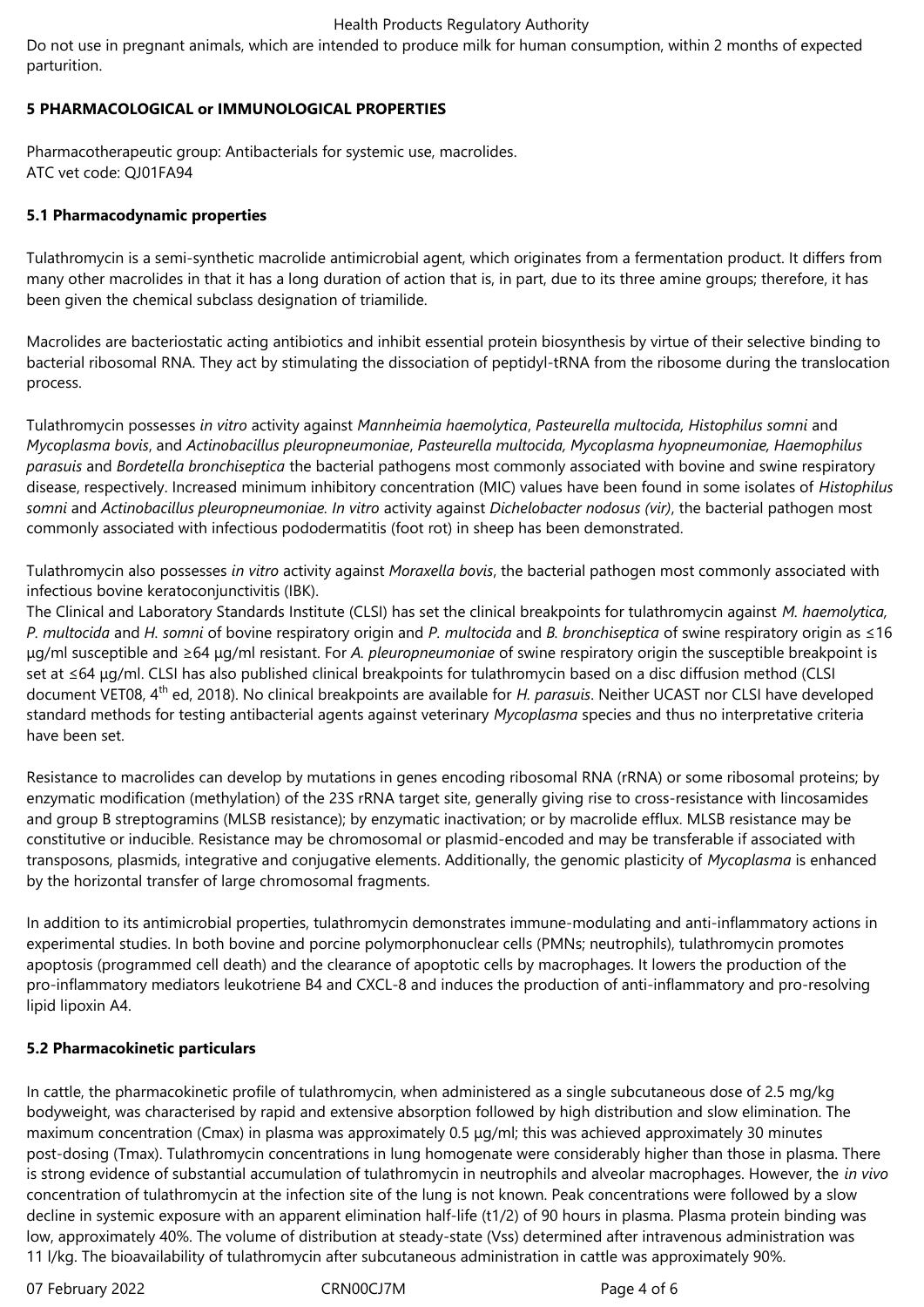#### Health Products Regulatory Authority

In pigs, the pharmacokinetic profile of tulathromycin, when administered as a single intramuscular dose of 2.5 mg/kg bodyweight, was also characterised by rapid and extensive absorption followed by high distribution and slow elimination. The maximum concentration (Cmax) in plasma was approximately 0.6 μg/ml; this was achieved approximately 30 minutes post-dosing (Tmax). Tulathromycin concentrations in lung homogenate were considerably higher than those in plasma. There is strong evidence of substantial accumulation of tulathromycin in neutrophils and alveolar macrophages. However, the *in vivo*  concentration of tulathromycin at the infection site of the lung is not known. Peak concentrations were followed by a slow decline in systemic exposure with an apparent elimination half-life (t1/2) of approximately 91 hours in plasma. Plasma protein binding was low, approximately 40%. The volume of distribution at steady-state (Vss) determined after intravenous administration was 13.2 l/kg. The bioavailability of tulathromycin after intramuscular administration in pigs was approximately 88%.

In sheep, the pharmacokinetic profile of tulathromycin, when administered as a single intramuscular dose of 2.5 mg/kg bodyweight, achieved a maximum plasma concentration (Cmax) of 1.19 μg/ml in approximately 15 minutes (Tmax) post-dosing and had an elimination half-life (t1/2) of 69.7 hours. Plasma protein binding was approximately 60-75%. Following intravenous dosing the volume of distribution at steady-state (Vss) was 31.7 l/kg. The bioavailability of tulathromycin after intramuscular administration in sheep was 100%.

## **6 PHARMACEUTICAL PARTICULARS**

## **6.1 List of excipients**

Monothioglycerol Propylene glycol Citric acid Hydrochloric acid, concentrated Sodium hydroxide, (for pH adjustment) Water for injections

## **6.2 Major incompatibilities**

In the absence of compatibility studies, this veterinary medicinal product must not be mixed with other veterinary medicinal products.

#### **6.3 Shelf-life**

Shelf life of the veterinary medicinal product as packaged for sale: 2 years. Shelf life after first opening the immediate packaging: 28 days.

#### **6.4 Special precautions for storage**

This veterinary medicinal product does not require any special storage conditions.

# **6.5 Nature and composition of immediate packaging**

Primary packaging: Type I clear glass vial with a chlorobutyl rubber stopper and an aluminium overseal.

Pack size: Cardboard box containing one vial.

Vial sizes: 50 ml, 100 ml, 250 ml and 500 ml. The 500 ml vials must not be used for pigs and sheep.

Not all pack sizes may be marketed.

# **6.6 Special precautions for the disposal of unused veterinary medicinal products or waste materials derived from the use of such products**

07 February 2022 CRN00CJ7M Page 5 of 6 Any unused veterinary medicinal product or waste materials derived from such veterinary medicinal product should be disposed of in accordance with local requirements.